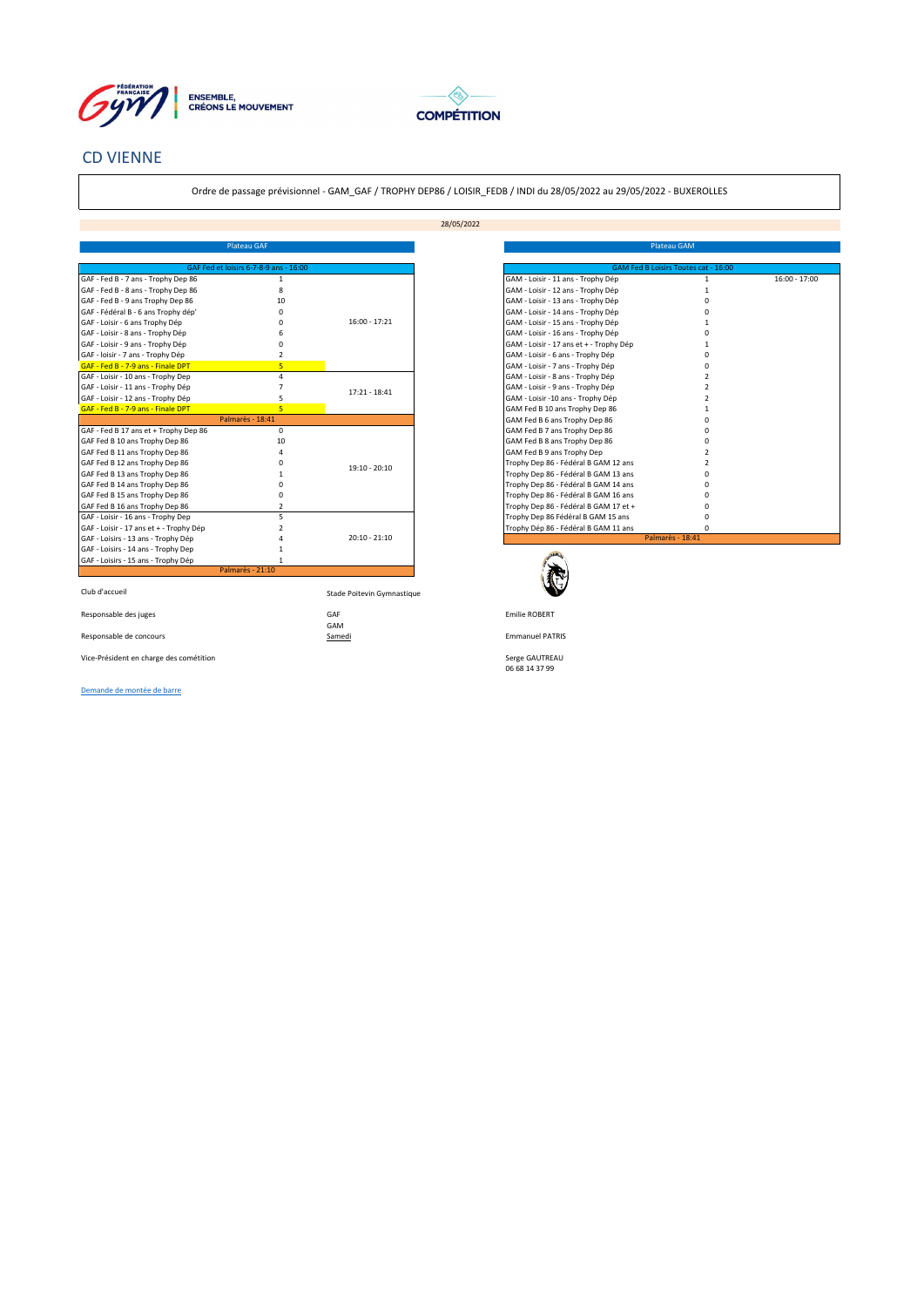



## CD VIENNE

### Ordre de passage nominatif - GAM\_GAF / TROPHY DEP86 / LOISIR\_FEDB / INDI du 28/05/2022 au 29/05/2022 - BUXEROLLES

28/05/2022

Plateau GAF

irs 6-7-8-9 ans - 16

Subdvision 1 : 16:00 - 17:21

Categories: GAF - Fed B - 7 ans - Trophy Dep 86,GAF - Fed B - 8 ans - Trophy Dep 86,GAF - Fed B - 9 ans Trophy Dep 86,GAF - Fed B - 9 ans Trophy Dep 86,GAF - Federal B - 6 ans Trophy Dep 86,GAF - Loisir - 6 ans Trophy Dep, Rotation 1

| F1                                  | F <sub>2</sub>                      | F <sub>3</sub>                    | F <sub>4</sub>                      |
|-------------------------------------|-------------------------------------|-----------------------------------|-------------------------------------|
| <b>SAUT</b>                         | <b>BARRES ASYMÉTRIQUES</b>          | <b>POUTRE</b>                     | SOL                                 |
| GAF - Fed B - 8 ans - Trophy Dep 86 | GAF - loisir - 7 ans - Trophy Dép   | GAF - Loisir - 8 ans - Trophy Dép | GAF - Fed B - 9 ans Trophy Dep 86   |
| Orlane ROUX                         | <b>Kalissi TONYE</b>                | <b>Candice JIMBLET</b>            | Angelina AROUTUNYAN                 |
| E.S.G.D.R                           | CSAD - C GYM                        | RaG                               | CSAD - C GYM                        |
| GAF - Fed B - 8 ans - Trophy Dep 86 | GAF - Fed B - 8 ans - Trophy Dep 86 | GAF - Loisir - 8 ans - Trophy Dép | GAF - Fed B - 9 ans Trophy Dep 86   |
| <b>Jade JEFFRAY</b>                 | Liya BOUZAARA                       | <b>Lorine CLERC</b>               | <b>Alice AUDINET</b>                |
| E.S.G.D.R                           | CSAD - C GYM                        | RaG                               | CSAD - C GYM                        |
| GAF - loisir - 7 ans - Trophy Dép   | GAF - Fed B - 8 ans - Trophy Dep 86 | GAF - Loisir - 8 ans - Trophy Dép | GAF - Fed B - 8 ans - Trophy Dep 86 |
| Zélie BETHENCOURT                   | <b>Lilou PLUMEREAU</b>              | <b>Victoire CROUIGNEAU</b>        | <b>Marion ROSENBERGER</b>           |
| E.S.G.D.R                           | CSAD - C GYM                        | RaG                               | CSAD - C GYM                        |
| GAF - Fed B - 9 ans Trophy Dep 86   | GAF - Loisir - 8 ans - Trophy Dép   | GAF - Loisir - 8 ans - Trophy Dép | GAF - Fed B - 7 ans - Trophy Dep 86 |
| <b>Sohanne GROUARD</b>              | <b>Jasmine KERZAZI</b>              | <b>JADE CHABAUTY</b>              | <b>Mariam-thiam BALDE</b>           |
| E.S.G.D.R                           | CSAD - C GYM                        | SPG                               | CSAD - C GYM                        |
| GAF - Fed B - 9 ans Trophy Dep 86   | GAF - Loisir - 8 ans - Trophy Dép   | GAF - Fed B - 9 ans Trophy Dep 86 | GAF - Fed B - 8 ans - Trophy Dep 86 |
| <b>Margaux GRELLIER</b>             | Anissa HADJ ABDELKADER              | <b>Lola GUITTON</b>               | <b>MELIS ERGUL</b>                  |
| E.S.G.D.R                           | CSAD - C GYM                        | E.S.G.D.R                         | CSAD - C GYM                        |
| GAF - Fed B - 9 ans Trophy Dep 86   | GAF - Fed B - 9 ans Trophy Dep 86   | GAF - Fed B - 9 ans Trophy Dep 86 | GAF - Fed B - 9 ans Trophy Dep 86   |
| <b>Camille GUINAULT</b>             | Lilya LECOMPTE                      | <b>Charline BONNET</b>            | <b>Jade PENAULT</b>                 |
| E.S.G.D.R                           | CSAD - C GYM                        | E.S.G.D.R                         | CSAD - C GYM                        |
|                                     |                                     |                                   | GAF - Fed B - 9 ans Trophy Dep 86   |
|                                     |                                     |                                   | <b>Naila LEGHRIB</b>                |
|                                     |                                     |                                   | CSAD - C GYM                        |

Subdvision 2 : 17:21 - 18:41

Categories: GAF - Loisir - 10 ans - Trophy Dep,GAF - Loisir - 11 ans - Trophy Dép,GAF - Loisir - 12 ans - Trophy Dép Rotation 1

|                        | F17                                | F18                                | F <sub>19</sub>                    | F20                                |
|------------------------|------------------------------------|------------------------------------|------------------------------------|------------------------------------|
|                        | <b>SAUT</b>                        | <b>BARRES ASYMÉTRIQUES</b>         | <b>POUTRE</b>                      | SOL                                |
|                        | GAF - Loisir - 12 ans - Trophy Dép | GAF - Loisir - 11 ans - Trophy Dép | GAF - Loisir - 11 ans - Trophy Dép | GAF - Loisir - 10 ans - Trophy Dep |
| Lilah ROY              |                                    | <b>Elena LEVEQUE</b>               | <b>Maïwenn RIO</b>                 | Salma COHADIER                     |
| SPG                    |                                    | CSAD - C GYM                       | SPG                                | SPG                                |
|                        | GAF - Loisir - 12 ans - Trophy Dép | GAF - Loisir - 11 ans - Trophy Dép | GAF - Loisir - 11 ans - Trophy Dép | GAF - Loisir - 10 ans - Trophy Dep |
| <b>Louna SAFI</b>      |                                    | <b>Emma CAHOREL</b>                | <b>Kayliah GARGOT</b>              | <b>Lylou MARTINEZ</b>              |
| <b>SPG</b>             |                                    | CSAD - C GYM                       |                                    | <b>SPC</b>                         |
|                        | GAF - Loisir - 12 ans - Trophy Dép | GAF - Loisir - 10 ans - Trophy Dep | GAF - Loisir - 11 ans - Trophy Dép | GAF - Loisir - 10 ans - Trophy Dep |
| Suhaïla TARADE         |                                    | <b>Coleen LADEIRA MARQUES</b>      | <b>Aliyah FIRAR</b>                | Djèlya BAUER                       |
| <b>SPG</b>             |                                    | CSAD - C GYM                       | SPG                                | SPG                                |
|                        | GAF - Loisir - 12 ans - Trophy Dép | GAF - Loisir - 11 ans - Trophy Dép | GAF - Loisir - 11 ans - Trophy Dép | GAF - Loisir - 10 ans - Trophy Dep |
| <b>Luna AUTESERRES</b> |                                    | <b>Cloé MAGNOU</b>                 | Anya AIT TALEB                     | <b>Nuria ALANDETTE</b>             |
| <b>SPG</b>             |                                    | CSAD - C GYM                       | SPG                                |                                    |
|                        | GAF - Loisir - 12 ans - Trophy Dép |                                    |                                    |                                    |
| <b>Clara FERREIRA</b>  |                                    |                                    |                                    |                                    |
| SPG                    |                                    |                                    |                                    |                                    |

Palmarès - 18:41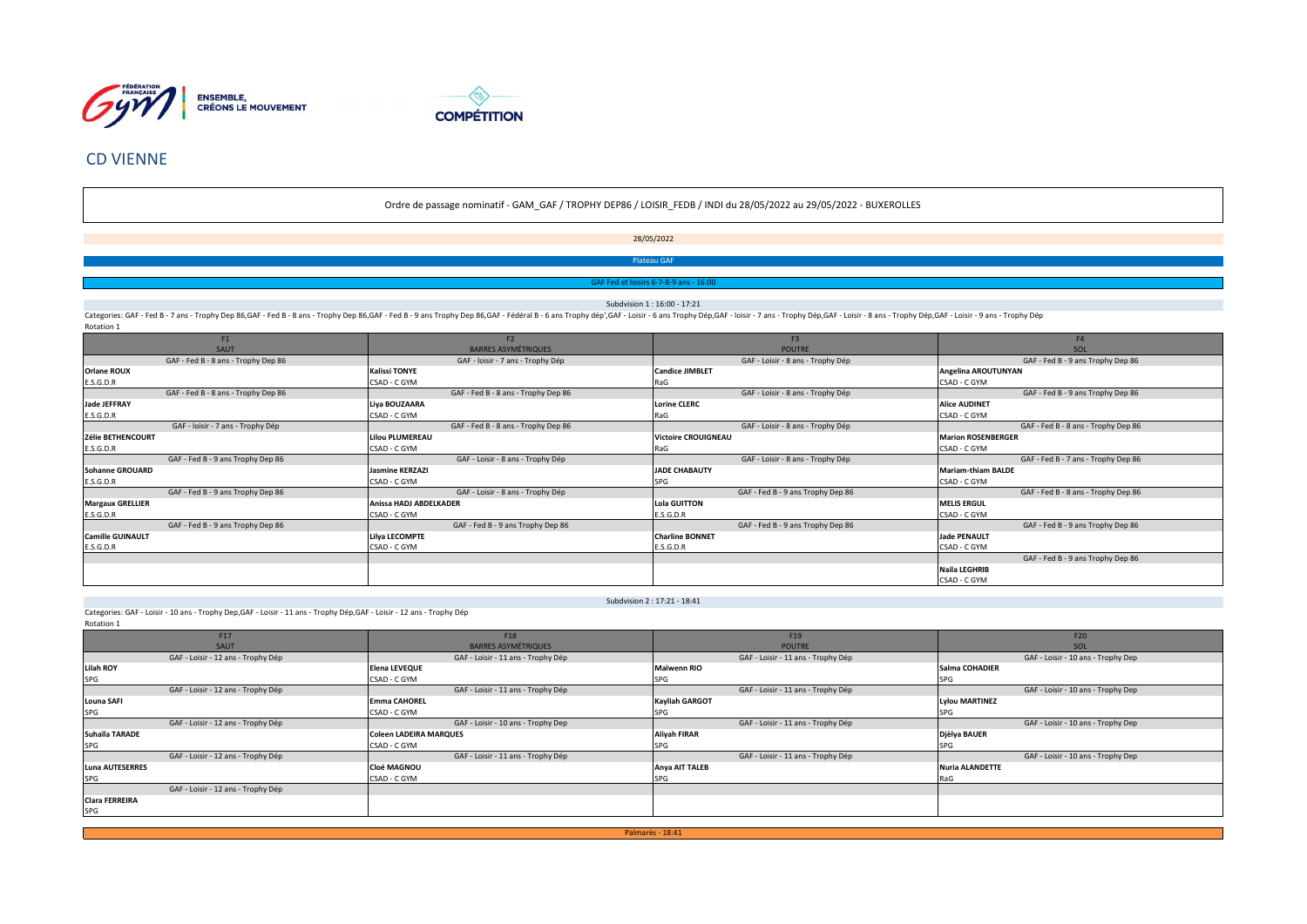#### Subdvision 3 : 19:10 - 20:10

Categories: GAF Fed B 10 ans Trophy Dep 86.GAF Fed B 11 ans Trophy Dep 86.GAF Fed B 12 ans Trophy Dep 86.GAF Fed B 13 ans Trophy Dep 86.GAF Fed B 14 ans Trophy Dep 86.GAF Fed B 15 ans Trophy Dep 86.GAF Fed B 15 ans Trophy Rotation 1

| F33                            | F34                            | F35                                 | F36                            |
|--------------------------------|--------------------------------|-------------------------------------|--------------------------------|
| SAUT                           | <b>BARRES ASYMÉTRIQUES</b>     | <b>POUTRE</b>                       | SOL                            |
| GAF Fed B 10 ans Trophy Dep 86 | GAF Fed B 10 ans Trophy Dep 86 | GAF Fed B 10 ans Trophy Dep 86      | GAF Fed B 11 ans Trophy Dep 86 |
| <b>Lara CHAMBAUDRY</b>         | Joanna TOURON                  | <b>Romy CHATELAS PILARSKI</b>       | <b>Nina LAPIERRE</b>           |
| <b>USQG</b>                    | CGSTJA                         | CSAD - C GYM                        | <b>CGSTJA</b>                  |
| GAF Fed B 13 ans Trophy Dep 86 | GAF Fed B 10 ans Trophy Dep 86 | GAF Fed B 10 ans Trophy Dep 86      | GAF Fed B 11 ans Trophy Dep 86 |
| <b>Maelys PHILIPPONNEAU</b>    | <b>Shaniss JACQUET</b>         | <b>Charlotte FERNANDES DA SILVA</b> | <b>Maélys BOURCIER</b>         |
| RaG                            | CGSTJA                         | CSAD - C GYM                        | CGSTJA                         |
| GAF Fed B 15 ans Trophy Dep 86 | GAF Fed B 10 ans Trophy Dep 86 | GAF Fed B 10 ans Trophy Dep 86      | GAF Fed B 11 ans Trophy Dep 86 |
| <b>Lola CROISE</b>             | Jeanne BOUTIN                  | <b>Soizic CASSEGRAIN</b>            | <b>Anna MONNEREAU</b>          |
| RaG                            | CGSTJA                         | CSAD - C GYM                        | CGSTJA                         |
| GAF Fed B 12 ans Trophy Dep 86 | GAF Fed B 10 ans Trophy Dep 86 | GAF Fed B 11 ans Trophy Dep 86      |                                |
| <b>Lylou GROSJEAN VILLAIN</b>  | Zoé RANGIER                    | <b>Lily VERCRUYCE</b>               |                                |
| <b>USQG</b>                    | CGSTJA                         | E.S.G.D.R                           |                                |
|                                | GAF Fed B 10 ans Trophy Dep 86 | GAF Fed B 10 ans Trophy Dep 86      |                                |
|                                | <b>Marion ARLOT</b>            | <b>Méloé MARTINET</b>               |                                |
|                                | <b>CGSTJA</b>                  | E.S.G.D.R                           |                                |

#### Subdvision 4: 20:10 - 21:10

Categories: GAF - Loisirs - 13 ans - Trophy Dép,GAF - Loisirs - 14 ans - Trophy Dep,GAF - Loisirs - 15 ans - Trophy Dép,GAF - Loisir - 16 ans - Trophy Dép,GAF - Loisir - 17 ans - Trophy Dép<br>Categories: GAF - Loisir - 17 a Rotation 1

| F49                                | F50                                 | F51                                     | F52        |
|------------------------------------|-------------------------------------|-----------------------------------------|------------|
| SAUT                               | <b>BARRES ASYMÉTRIQUES</b>          | <b>POUTRE</b>                           | <b>SOL</b> |
| GAF - Loisir - 16 ans - Trophy Dep | GAF - Loisirs - 13 ans - Trophy Dép | GAF - Loisirs - 15 ans - Trophy Dép     |            |
| Ayaan* MOREAU                      | <b>Stecy BARBIER</b>                | <b>Ines MOUSSOUNI</b>                   |            |
| SPG                                | CSAD - C GYM                        | <b>SPG</b>                              |            |
| GAF - Loisir - 16 ans - Trophy Dep | GAF - Loisirs - 13 ans - Trophy Dép | GAF - Loisirs - 14 ans - Trophy Dep     |            |
| <b>Louna KRISMANN</b>              | <b>Mayssane ROBIN</b>               | Maelie* JEUDY                           |            |
| SPG                                | CSAD - C GYM                        |                                         |            |
| GAF - Loisir - 16 ans - Trophy Dep |                                     | GAF - Loisirs - 13 ans - Trophy Dép     |            |
| élodie VALIN                       |                                     | Sunsia PHATHOUMVONG--LAVRUT             |            |
| SPG                                |                                     |                                         |            |
| GAF - Loisir - 16 ans - Trophy Dep |                                     | GAF - Loisir - 17 ans et + - Trophy Dép |            |
| Agatha AMIET--GUIBERT              |                                     | <b>Alison JUBRÉ</b>                     |            |
| <b>SPG</b>                         |                                     | <b>SPG</b>                              |            |
| GAF - Loisir - 16 ans - Trophy Dep |                                     | GAF - Loisir - 17 ans et + - Trophy Dép |            |
| <b>Elodie* DAVIGNON</b>            |                                     | Loana* MAILLOT                          |            |
| SPG                                |                                     | SPG                                     |            |

Palmarès - 21:10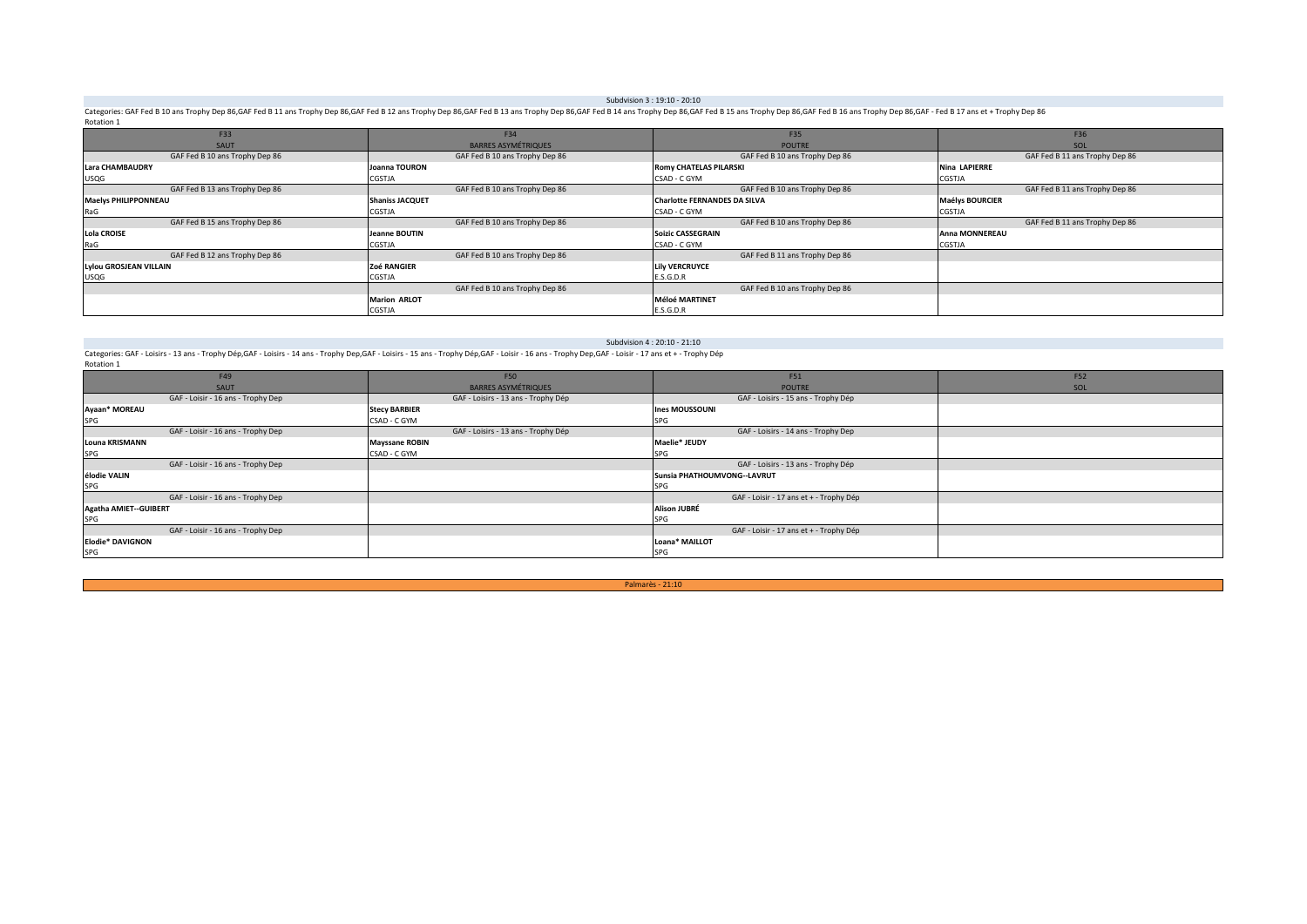



# CD VIENNE

Ordre de passage nominatif - GAM\_GAF / TROPHY DEP86 / LOISIR\_FEDB / INDI du 28/05/2022 au 29/05/2022 - BUXEROLLES

28/05/2022 Plateau GAM

GAM Fed B Loisirs Toutes cat - 16:00

Subdvision 1 : 16:00 - 17:00

Categories: GAM Fed B 7 ans Trophy Dep 86,GAM Fed B 8 ans Trophy Dep 86,GAM Fed B 9 ans Trophy Dep,GAM Fed B 10 ans Trophy Dep 86,Trophy Dép 86 - Fédéral B GAM 11 ans,Trophy Dep 8 Rotation 1

| F1                                 | F <sub>2</sub>                          | F <sub>3</sub>                       | F <sub>4</sub> |
|------------------------------------|-----------------------------------------|--------------------------------------|----------------|
| <b>SAUT</b>                        | <b>BARRES PARALLÈLES</b>                | <b>BARRE FIXE</b>                    | SOL            |
| GAM - Loisir - 11 ans - Trophy Dép | GAM Fed B 9 ans Trophy Dep              | GAM Fed B 10 ans Trophy Dep 86       |                |
| <b>IArthur ARMENAKIAN</b>          | <b>Lenny TRIBERT</b>                    | <b>Thiméo TRINQUART</b>              |                |
| <b>SPG</b>                         | <b>IENTRE CLAIN ET MIOSSON</b>          | CSAD - C GYM                         |                |
| GAM - Loisir - 12 ans - Trophy Dép | GAM Fed B 9 ans Trophy Dep              | Trophy Dep 86 - Fédéral B GAM 12 ans |                |
| Nael SAID ALI                      | <b>Matis YON</b>                        | <b>Ewen REMAUD</b>                   |                |
| <b>ISPG</b>                        | <b>IENTRE CLAIN ET MIOSSON</b>          | CSAD - C GYM                         |                |
| GAM - Loisir - 15 ans - Trophy Dép | GAM - Loisir - 8 ans - Trophy Dép       | Trophy Dep 86 - Fédéral B GAM 12 ans |                |
| <b>IYoussef LEZAR</b>              | <b>IElio BESSE</b>                      | <b>Matthieu TABUTAUD</b>             |                |
| <b>SPG</b>                         | <b>IENTRE CLAIN ET MIOSSON</b>          | CSAD - C GYM                         |                |
| GAM - Loisir -10 ans - Trophy Dép  | GAM - Loisir - 17 ans et + - Trophy Dép | GAM - Loisir - 8 ans - Trophy Dép    |                |
| <b>Maximilien PALLAC</b>           | <b>Mickael GUILLOT</b>                  | <b>Antonin HAGLON</b>                |                |
| <b>IENTRE CLAIN ET MIOSSON</b>     | <b>IENTRE CLAIN ET MIOSSON</b>          | CSAD - C GYM                         |                |
| GAM - Loisir -10 ans - Trophy Dép  |                                         |                                      |                |
| <b>Tiago MAGNAN</b>                |                                         |                                      |                |
| <b>ENTRE CLAIN ET MIOSSON</b>      |                                         |                                      |                |